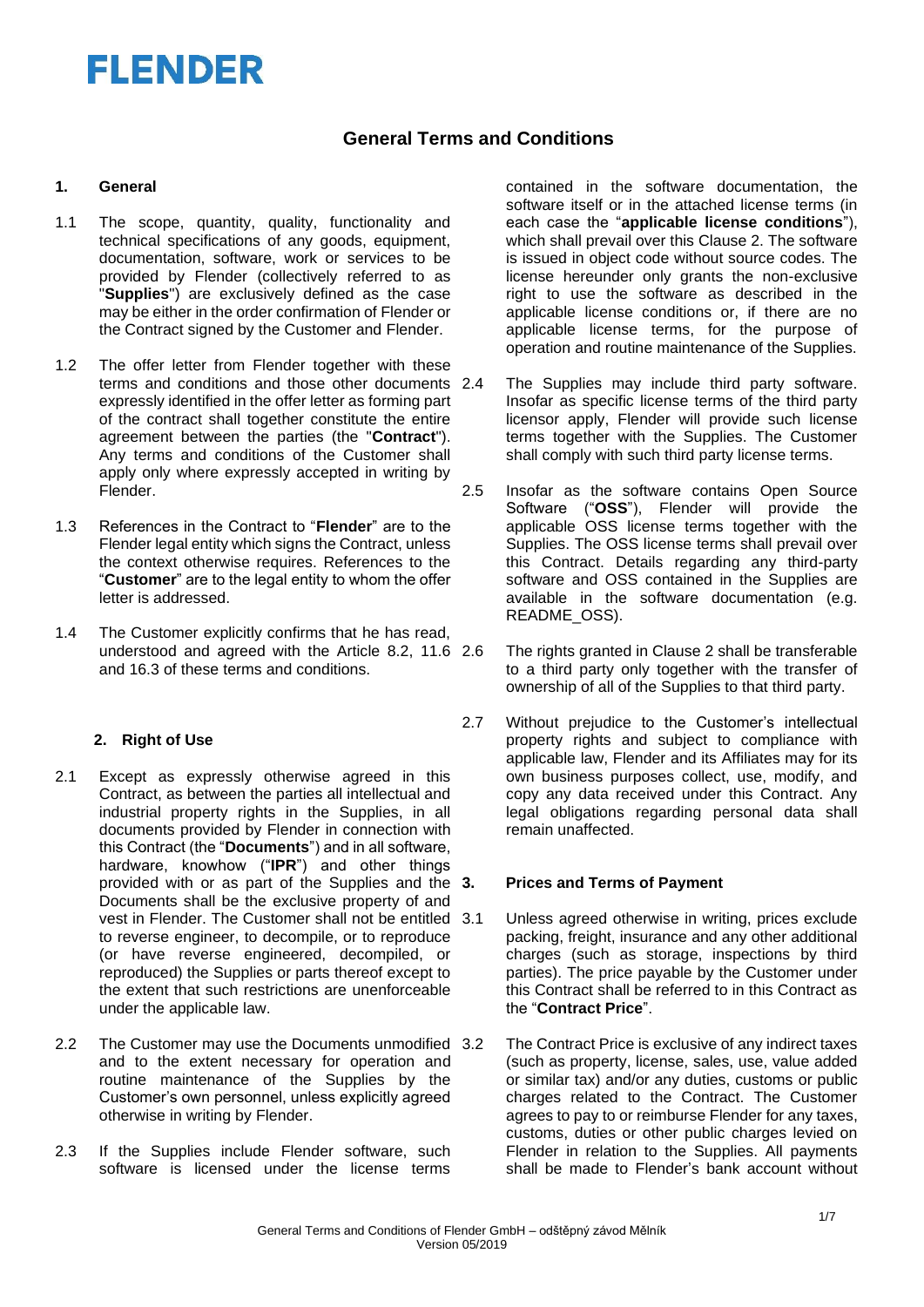deduction (e.g. deduction of withholding tax) within 30 days after issuance of the invoice. If the Customer is required to make a deduction by law, the sum payable shall be increased so that Flender 4.4 receives a net amount equal to the amount it would have received without such deduction. The Customer shall provide to Flender tax receipts from the relevant tax authorities in connection with the payments in due course.

- 3.3 .If the Customer is in default with payment of an invoiced amount, Flender is entitled to a default interest of 0.05 % from the total due amount (including VAT) for each day of default (even a started day) from the Customer. Flender may 5.2 invoice the Customer the default interest either as an aggregate sum following payment of the due amount or termination of the contract or partially for certain period of default. The Customer is obliged to pay Flender invoiced amount of default interest within 14 days following the date when such an invoice is issued at the latest. The right of Flender to damages in full amount is not affected by this. Section 1805 (2) of the Civil Code shall not apply.
- 3.4 Each party must pay all sums that it owes to the other party under this Contract free and clear without any set-off, counterclaim, deduction or withholding of any kind, save as agreed otherwise in writing or as may be required by law.

# **4. Delivery Times and Delay**

- 4.1 Any agreed dates in respect of the Supplies or any part of them shall be extended by a reasonable period of time if and to the extent that Flender is delayed or impeded in the performance of its obligations by any third party or by the failure of the Customer to perform its obligations. This includes without limitation the delivery of required documents (such as necessary permits and approvals), timely performance of any work to be undertaken by the Customer or any third party appointed by the Customer, and compliance with the terms of payment.
- 4.2 Flender may, if it is reasonable to do so, deliver the Supplies in stages or instalments and shall be entitled to invoice for the Supplies on a corresponding basis.
- 4.3 If Flender does not meet the agreed final delivery date solely due to the fault of Flender, the Customer shall be entitled to contractual penalty amounting to 0.5% of the price of the delayed part of the Supplies per each completed week of delay, in which the Customer suffered loss as a result of such delay. Contractual penalty payable in case of delay shall be limited to 5% of the price of the delayed part of

the Supplies but in any case shall not exceed 5% of the total Contract Price.

Any rights and remedies of the Customer in case of delay other than those expressly stipulated in this Clause 4 and in Clause 15.2a) below shall be excluded, to the extent permissible by law.

## **5. Transfer of Risk and Title**

- Risk of damage to or loss of any part of the Supplies shall pass to the Customer upon delivery.
- The Supplies shall be deemed delivered if and when the Customer fails to take over the delivery without cause. In such case, the Supplies can be stored and insured at the risk and expense of the Customer, any payment shall become due, and all other consequences of the delivery shall apply accordingly. The same consequences shall apply on the scheduled date of delivery if the dispatch is postponed for reasons attributable to the Customer.
- 5.3 Title in any part of the Supplies shall remain with Flender until Flender has received full payment for that part of the Supplies.

# **6. Force Majeure**

6.1 A "**Force Majeure Event"** means any event which is beyond the reasonable control of a party or its subcontractors, which could not have been prevented by good industry practice and which results in a party, its Affiliates or any of its subcontractors or sub-suppliers (the "**Affected Party**") being unable to perform or being delayed in performing in whole or in part its obligations under this Contract. Force Majeure Events include, among others, acts of war, riot, civil commotion, terrorism, natural disaster, epidemic, strikes, lock-outs, attacks on Flender's IT systems (such as virus attacks, hacker attacks), non-issuance of licenses, permits or approvals, or any other act or failure to act by any public authority, or embargos or any other trade sanctions imposed by the European Union (EU) or the United States of America (U.S.) or any public authority within EU or U.S. territory or by the United Nations which, upon sole discretion of Flender, may expose Flender or any of its Affiliates to sanctions, penalties, loss of privileges or other acts or omissions of public authorities detrimental to Flender or any of its Affiliates, or any subcontractor or sub-supplier rejecting delivery due to reasons like those as stated herein, acts or omissions of public authorities including any entities acting on their behalf (or threats thereof), or any subcontractor or sub-supplier rejects delivery due to the same reasons.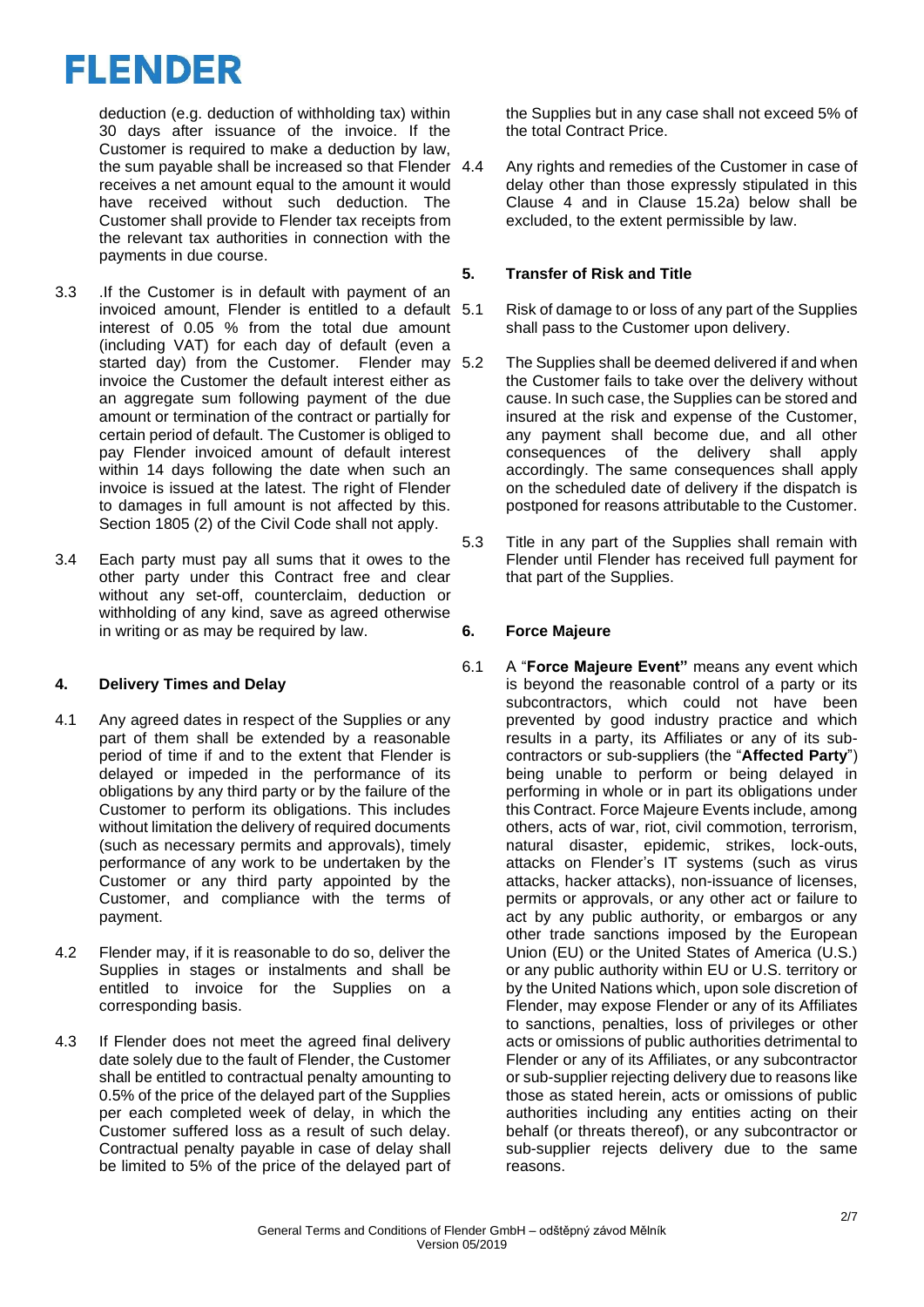- 6.2 If a Force Majeure Event occurs, the Affected Party will be deemed not to be in breach of its obligations under the Contract for so long as and to the extent 9.2 necessary to overcome the effects of the Force Majeure Event.
- 6.3 The Affected Party shall notify the other party as soon as reasonably practicable of the Force Majeure Event and of its affected obligations.
- 6.4 If one or more Force Majeure Events and their effect lasts for a period of 180 days in aggregate either party may terminate the Contract by giving to the other a written notice of termination with regard to the part of the Supplies not yet delivered. With regard to the part of the Supplies not delivered, Flender shall be entitled to reimbursement from the 9.3 Customer of its unavoidable costs related to such termination.

## **7. Obligations of the Customer**

- 7.1 The Customer shall apply for and obtain all necessary licenses, permits and approvals required for the commissioning, acceptance, and use of the Supplies.
- 7.2 If Supplies are delayed due to circumstances for which Flender is not responsible, the Customer shall pay Flender all additional costs arising from such delay.

## **8. Changes**

- 8.1 If applicable laws, rules and regulations, 9.4 engineering standards and codes of practice, and decisions or guidance issued by courts or public authorities are amended or added to after the date of Contract signature, Flender shall be entitled to an adjustment of the Contract, including inter alia an adjustment of the Contract Price to reflect any additional costs to be incurred by Flender, the time schedules and scope of Supplies, as necessary in order to compensate for any adverse effects or additional requirements deriving from such changes.
- 8.2 The Customer shall assume the risk of changes of circumstances according to Sections 1764 to 1766 of the Civil Code.

## **9. Defects Liability**

9.1 In this Contract, and subject to Clause 9.2, a defect shall mean any non-conformity of the Supplies with the express terms of this Contract resulting from

circumstances existing in the Supplies at the time of the transfer of risk to the Customer ("**Defects**").

- In particular, the following shall not be Defects:
	- a) normal wear and tear, non-conformity resulting from excessive strain,
	- b) non-conformity resulting from faulty or negligent handling; non-compliance with instructions or recommendations in operation or maintenance manuals and other documents;
	- c) installation, erection, modification, commissioning, or pre-commissioning, in each case not carried out by Flender,
	- d) non-reproducible software errors,
	- e) defects which do not significantly impair the use of the respective Supplies.
- The Customer shall immediately inspect the Supplies upon delivery and shall notify Flender in writing of any Defects without undue delay. The Customer's claims in respect of defects shall be excluded for any apparent defects if the Customer has failed to do so.

Upon such written notification, Flender shall, at its option, remedy a Defect by repair, replacement, or re-performance. Flender shall be given a reasonable period of time and opportunity to remedy the Defect. For this purpose, the Customer shall grant Flender working access to the nonconforming Supplies, shall undertake any necessary dis-assembly and re-assembly, and shall provide access to operation and maintenance data, all at no charge to Flender. Upon Flender's request, the Customer shall ensure that the title to the replaced parts/items shall pass to Flender.

Unless otherwise agreed, the defects liability period for any part of the Supplies is 12 months. It starts at the date of transfer of risk.

For replaced or repaired parts of the Supplies, the defects liability period is 6 months from the date of replacement or repair, if the original defects liability period for the Supplies expires earlier. In any event, the defects liability period shall end no later than 24 months from the beginning of the original defects liability period.

9.5 If software is defective, Flender shall only be obliged to provide the Customer with an updated version of the software in which the Defect has been remedied when such updated version is reasonably available from Flender or, if Flender is only licensee, from Flender's licensor. If the software has been modified or individually developed by Flender, Flender shall in addition provide the Customer with a workaround or other interim corrective solution until the provision of an updated version of the software, if such workaround or interim solution is feasible at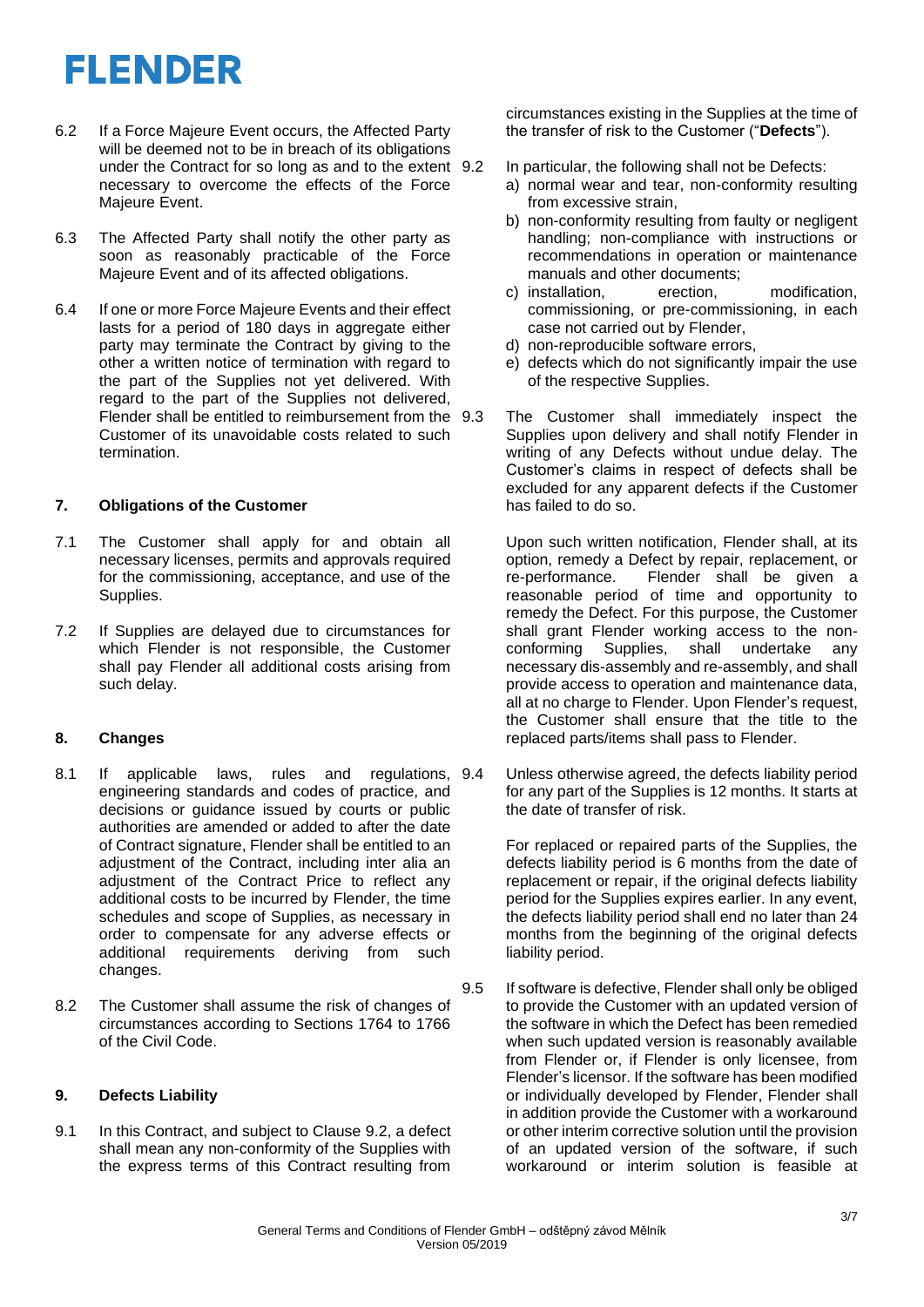

reasonable expense and if otherwise Customer's business operations would be substantially impeded.

- 9.6 If Flender carries out remedial work and it is ultimately not established that there was a Defect, the Customer shall pay Flender for such remedial work including error diagnosis.
- 9.7 Any other liability of Flender and rights and remedies of the Customer in case of defects of the Supplies, other than those expressly stipulated in 10.4 this Clause 9 or , in case Flender failed at least three times in remedying the defect, in Clause 15.2b) shall be excluded. All warranties, representations, conditions, and all other terms of any kind whatsoever implied by statute or law are, to the 11. fullest extent permitted by applicable law, excluded from this Contract.

#### **10. Intellectual Property Rights**

- 10.1 If a third party asserts legitimate claims against the Customer that the Supplies infringe an IPR owned by such third party, then subject to the following provisions of this Clause 10, Flender shall, at its 11.1 option and expense, either
	- a) obtain a right to use the relevant IPR in connection with the Supplies; or
	- b) modify the Supplies so as not to infringe the 11.2 relevant IPR; or
	- c) replace the infringing part of the Supplies.

If, in the opinion of Flender, none of the foregoing is reasonably possible, Flender may take back the relevant part of the Supplies and reimburse the price for such part.

- 10.2 Flender's obligations in Clause 10.1 are subject to 11.3 the following conditions:
	- a) The Customer has immediately notified Flender in writing of the third party's claim and furnished Flender with a copy of each communication, notice or other action relating to the alleged infringement,
	- b) the Customer does not acknowledge an infringement and provides Flender with the authority, information and assistance reasonably required by Flender to defend or settle such claim, and
	- c) Flender is given sole control of the defence (including the right to select counsel), and the sole right to settle such claim.

If the Customer ceases to use the Supplies or any relevant portion thereof, it shall notify the third party in writing that its cessation of use is not an admission of IPR infringement.

- 10.3 Any claims of the Customer shall be excluded if the Customer (including its agents, employees or contractors) is responsible for the IPR infringement, which shall include without limitation if the IPR infringement was caused by specific demands of the Customer, by use of the Supplies for a purpose or in a manner not foreseeable by Flender, by a modification of the Supplies by the Customer or by use of the Supplies in connection with other equipment.
	- This Clause 10 sets forth Flender's entire liability for infringement of third party IPRs. Any other rights and remedies of the Customer shall be excluded.

## **11. Liability**

Unless explicitly stipulated in this Contract, this Clause 11 shall exclusively govern the liability of Flender for damages, costs and expenditures, regardless of the legal theory upon which it is based, including, but not limited to liability in Contract, in tort (including negligence), misrepresentation, indemnity, under warranty or otherwise.

- Flender shall be liable for bodily injuries and for intentional acts or omissions pursuant to the applicable law.
- Flender shall in no event be liable, whether pursuant to any indemnity or in contract, tort (including negligence and statutory duty) or otherwise for loss of profit or revenue, loss of production, interruption of operations or loss of use, cost of capital, loss of interest, loss of information and/or data, for claims arising from Customer's contracts with third parties, or for any indirect or consequential damage.
- Flender's total liability, whether pursuant to any indemnity or in contract, tort (including negligence and breach of statutory duty) or otherwise arising by reason of or in connection with the Contract shall not exceed 20% of the Contract Price per event and shall, under any circumstances, be limited in aggregate to 100% of the Contract Price. Under no circumstances shall Flender's total aggregate liability towards Customer arising out of or in connection with this Contract exceed the Contract Price or the amount of  $\epsilon$  1,000,000, whichever is lower.
- 11.4 Any limitations of liability set forth in this Contract shall also apply for the benefit of Flender's subcontractors, employees, agents or any other person acting for Flender.
- 11.5 If the performance under the contract is to be provided for the fulfilment of the Customer for the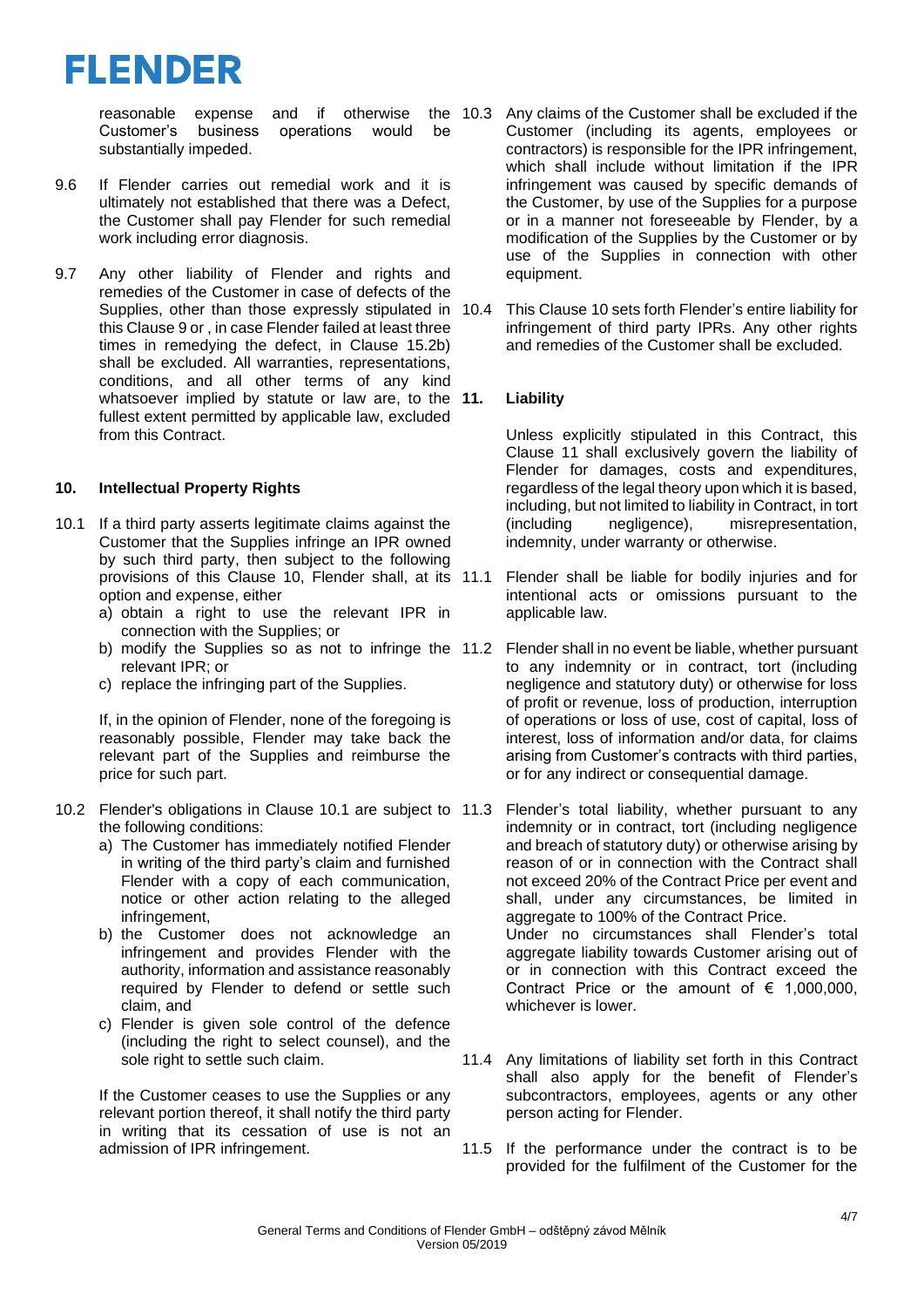benefit of a third party and the Customer is not to be the end user or sole user of the supply or its part, the Customer is obliged to ensure that his liability to this third person is limited to the same scope as the scope of liability between Siemens and the Customer is limited under these terms and conditions. Should the Customer and third party for which the fulfilment under the contract is provided fail to appropriately agree such limitation of liability, the Customer will be obliged to compensate Siemens for any damages in an amount equal to the difference between the compensation of damages really paid by the Siemens to a third party and the damages which would otherwise be paid to the third party if the above mentioned limitation of liability was applicable

- 11.6 Any and all liability of Flender under this Contract shall cease with the expiry of the defects liability period of the Supplies.
- 11.7 Any rights and remedies of the Customer against Flender that are not expressly stipulated in the 14.1 Contract shall be excluded.

# **12. Assignment**

- 12.1 The Customer may not assign this Contract or any part thereof without Flender's prior written approval.
- 12.2 Flender may assign the Contract or any part of it to 14.2 an affiliated company ("**Affiliate**"), being any legal entity ("**Company**") which directly or indirectly is controlled by Flender, controls Flender or is controlled by a Company which directly or indirectly controls Flender.
- 12.3 Flender shall further be entitled to assign the whole Contract or a part of it to any third party, in the event of a sale or other transfer of the business or a part of the business of Flender to a third party.

# **13. Confidentiality**

13.1 The parties shall use any documents, know-how, 15. data or other information provided by the other party ("**Information**") exclusively for the purpose of this Contract and keep the same confidential subject to the following. The parties may disclose Information to employees of the receiving party and to third parties who reasonably need to know such Information for the purpose of the Contract provided such employees and third parties are bound by equivalent confidentiality obligations. The party disclosing Information shall be held liable for a 15.2 breach of such obligations by its employees or a third party.

- This confidentiality obligation shall not apply to Information which
	- a) is or becomes part of the public domain other than by fault of the receiving party;
	- b) is disclosed to the receiving party in good faith by a third party who is entitled to make such disclosure;
	- c) is developed independently by the receiving party without reliance on Information;
	- d) was known to the receiving party prior to its disclosure by the other party; or
	- e) is required to be disclosed by law (subject to the receiving party's obligation to notify the disclosing party in a timely manner of such requirement).
- 13.3 This confidentiality obligation shall survive the expiration or termination of this Contract.

## **14. Suspension**

- Flender may suspend performance of its obligations under the Contract, if (i) the Customer is in delay with any payment or in providing any payment security required under this Contract for more than 30 days, (ii) the Customer fails to perform those of obligations necessary for Flender to complete or deliver the Supplies, or (iii) the Customer otherwise materially breaches the Contract.
- If Flender suspends the Contract in accordance with Clause 14.1 or in the event the Customer suspends the Contract without the express written agreement with Flender, the Customer shall become immediately liable to pay Flender for all parts of the Supplies already provided. The Customer shall further reimburse Flender all reasonable additional costs and expenses incurred as a result of such suspension (e.g. payments to subcontractors, cost of waiting time, demobilization and remobilization, etc.). Any contractual dates shall be extended for a reasonable period to overcome the effects of the suspension.

# **15. Termination**

- Either party may terminate this Contract with immediate effect by written notice, if the other party becomes bankrupt or insolvent, has a receiving order made against it or compounds with its creditors, or carries on business under a receiver, trustee or manager for the benefit of its creditors or goes into liquidation.
- Save as provided under Clause 6.4 and Clause 15.1, the Customer may terminate the Contract only in the circumstances set out below and in each case upon 14 days written notice to Flender: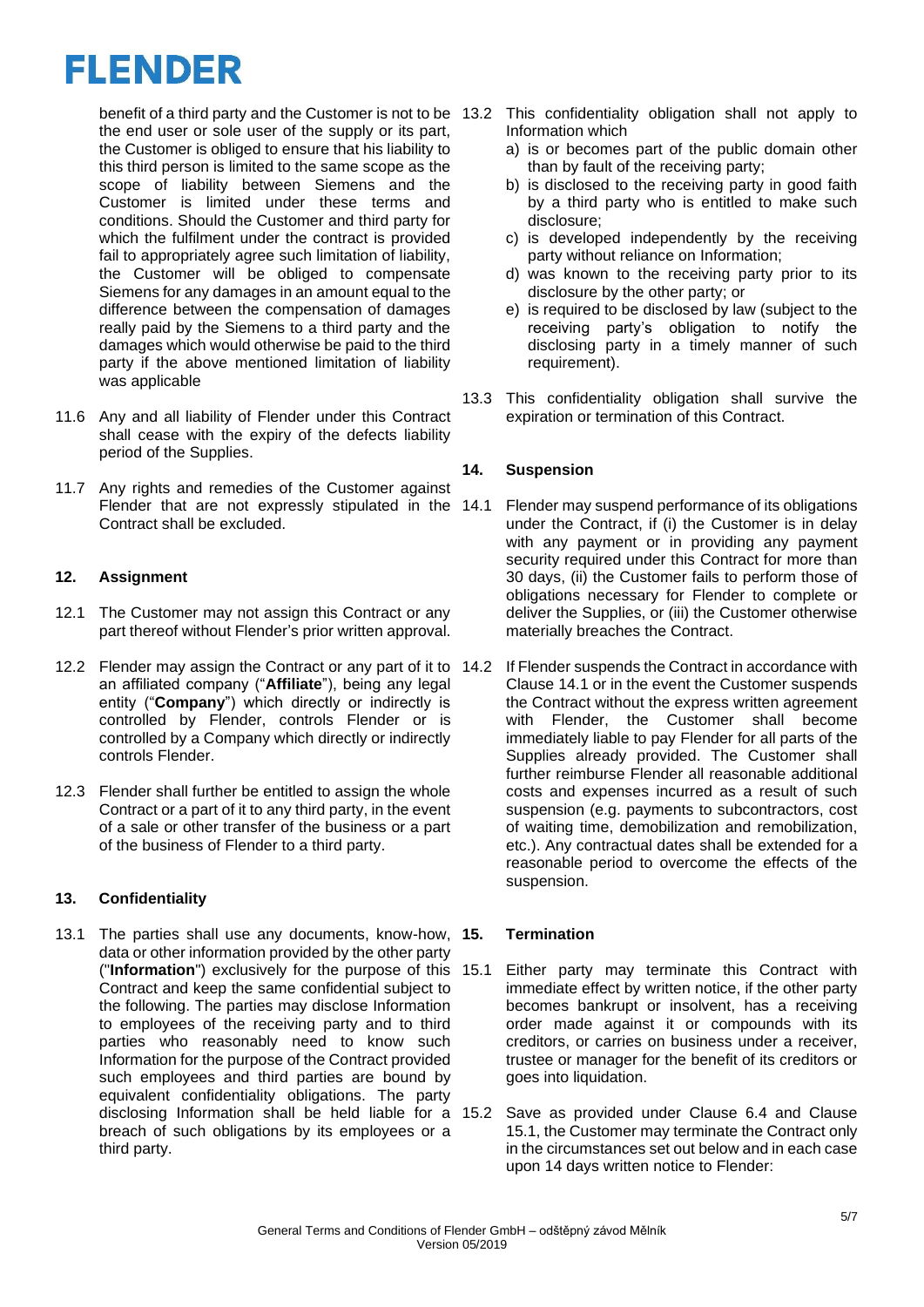- a) in the event of delay, if the maximum liquidated 16.2 damages under Clause 4.3 are payable, a reasonable additional period of time for delivery has been granted to Flender and has expired. and within that time Flender has not provided a commitment to pay further liquidated damages exceeding the before-mentioned maximum 16.3 liquidated damages in respect of the continuing period of delay ; or
- b) in the event Flender has materially breached the Contract and has not remedied the breach within a reasonable period after receiving written notification of the breach from the Customer.
- 15.3 Any termination by the Customer shall not affect those parts of the Supplies already delivered or performed in accordance with the Contract prior to the termination. After termination in accordance with 17. Clause 15.2, the Customer shall remain liable to pay Flender for all parts of the Supplies already 17.1 delivered prior to termination. The Customer shall be entitled to compensation for the reasonable costs incurred in excess of the Contract Price if it had the defective Supplies delivered/remedied by a third party. For the avoidance of doubt, Clause 11 shall apply in case of termination. The right to rescind the Contract is excluded.
- 15.4 Notwithstanding any other rights it may have under this Contract, Flender may terminate the Contract
	- a) if the Customer comes under the direct or indirect control of any competitor of Flender, or
	- b) if the Customer materially breached the Contract 17.2 and has not remedied the breach within a reasonable period after a notification by Flender or is in delay in making any payment or in providing any payment security required under this Contract for more than 60 days; or
	- c) if the Contract has been suspended for more than 60 days.
- 15.5 In the event of termination by Flender, Flender shall be entitled to recover from the Customer (i) the Contract Price less any saved or avoided expenditure and (ii) any additional cost and expenses incurred by Flender due to such termination.

## **16. Dispute Resolution, Applicable Law**

16.1 The Contract and any dispute or claim arising out 18. of, or in connection with, it or its subject matter or formation (including non-contractual disputes or claims) shall be governed by and construed in accordance with the substantive laws of the Czech Republic. The UN Convention on Contracts for the International Sale of Goods (CISG) shall not apply.

- All disputes arising out of or in connection with the Contract including any question regarding the termination or any subsequent amendment of the Contract shall be finally settled before competent court according seat of Flender.
- Section 558 (2), Section 1726, Section 1728, Section 1729, Section 1740 (3), Section 1744, Section 1757 (2) and (3), Section 1765, Section 1798 to 1800, Section 1950, Section 1995 (2) and Section 2630 of the Civil Code shall not apply. The parties expresivelly confirm that this contract shall be concluded by them as enterpreneeurs within their business. Neither of the parties has a weaker position towards the other party.

# **17. Export Regulations**

- If Customer transfers Supplies (hardware and/ or software and/ or technology as well as corresponding documentation and/ or works and services, regardless of the mode of provision, and/ or including all kinds of technical support) provided by Flender to a third party worldwide, Customer shall comply with all applicable national and international (re-) export control regulations. In any event Customer shall comply with the (re-) export control regulations of the Federal Republic of Germany, of the European Union and of the United States of America.
- If required to conduct export control checks, the Customer, upon request by Flender, shall promptly provide Flender with all information pertaining to a particular end customer, destination and intended use of the Supplies provided by Flender, as well as any export control restrictions existing.
- 17.3 The Customer shall indemnify and hold harmless Flender from and against any claim, proceeding, action, fine, loss, cost and damages arising out of or relating to any non-compliance with export control regulations by the Customer, and the Customer shall compensate Flender for all losses and expenses resulting therefrom, unless such noncompliance was not caused by the fault of the Customer. This provision does not imply a change in the statutory burden of proof.

# **18. Miscellaneous**

Flender shall not be obliged to fulfill this Contract if such fulfillment is prevented by any impediments arising out of national or international foreign trade or customs requirements or any embargoes or other sanctions. Flender shall further not be obliged to fulfill this Contract if Flender or any of its Affiliates would be exposed to, or adversely affected by,